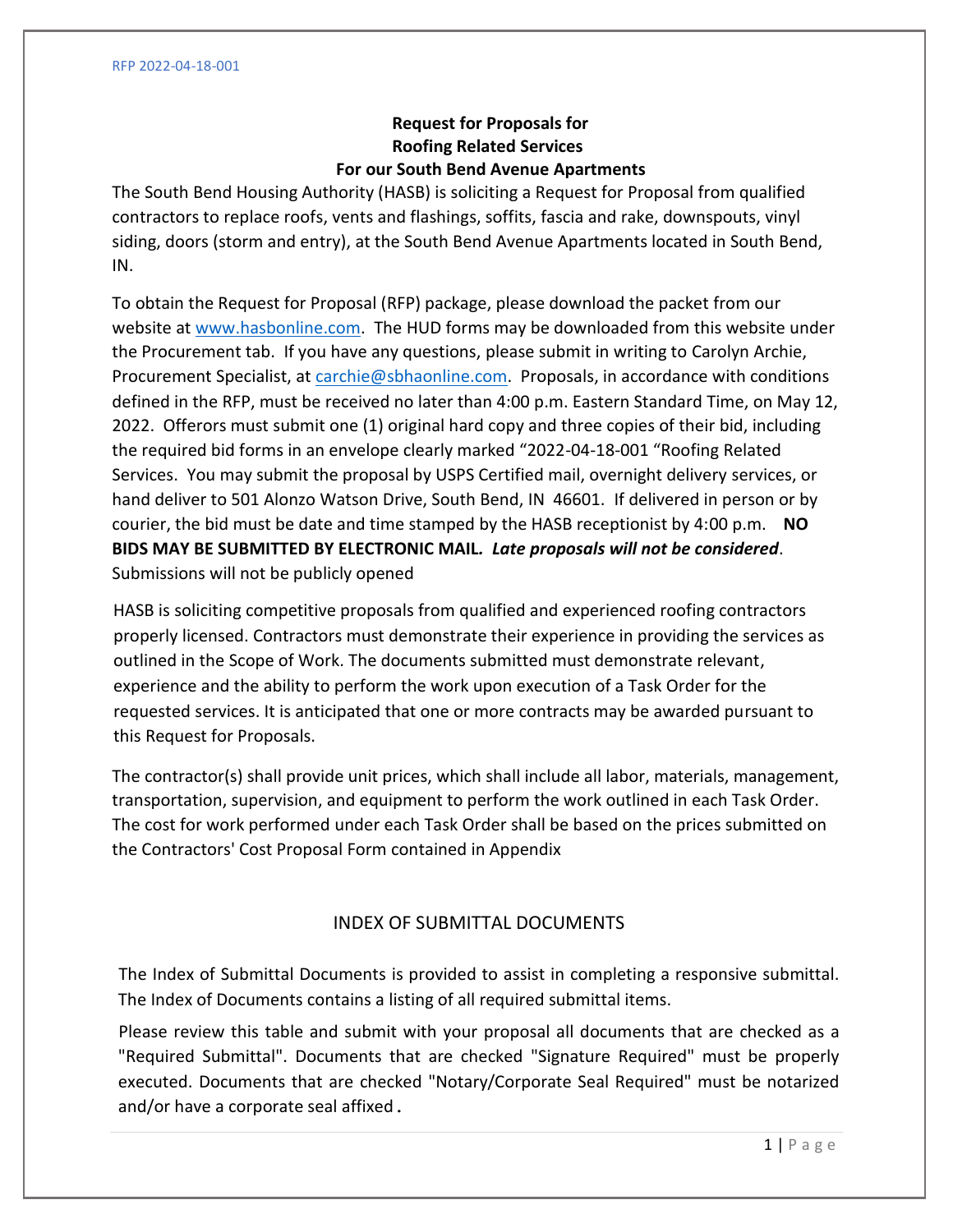|                                                                                    | <b>INDEX OF DOCUMENTS</b>           |                                     |                                          |
|------------------------------------------------------------------------------------|-------------------------------------|-------------------------------------|------------------------------------------|
| <b>DOCUMENT</b>                                                                    | <b>REQUIRED</b><br><b>SUBMITTAL</b> | <b>SIGNATURE</b><br><b>REQUIRED</b> | NOTARY/CORPORATE<br><b>SEAL REQUIRED</b> |
| HUD FORM 5369-C<br><b>CERTIFICATIONS AND</b><br><b>REPRESENTATIONS OF OFFERORS</b> |                                     |                                     |                                          |
|                                                                                    | $\sqrt{ }$                          | $\sqrt{ }$                          |                                          |
| NON-COLLUSIVE AFFIDAVIT                                                            | $\sqrt{ }$                          | $\sqrt{ }$                          | $\sqrt{ }$                               |
| <b>CERTIFICATION OF</b><br><b>CONTRACTOR</b>                                       |                                     |                                     |                                          |
| NON-EXCLUSION                                                                      | $\sqrt{ }$                          | $\sqrt{ }$                          |                                          |
| <b>CONTRACTOR'S SUMMARY</b>                                                        | $\sqrt{ }$                          | $\sqrt{ }$                          |                                          |
| <b>STATEMENT OF BIDDERS</b><br><b>QUALIFICATIONS</b>                               |                                     |                                     |                                          |
|                                                                                    | $\sqrt{ }$                          | $\sqrt{ }$                          |                                          |
| <b>ACKNOWLEDGEMENT OF</b><br>ADDENDA (IF ANY)                                      |                                     |                                     |                                          |
| <b>COST PROPOSAL FORM</b>                                                          |                                     |                                     |                                          |

NOTE: ALL REQUIRED SUBMITTAL DOCUMENTS MUST BE SUBMITTED WITH THE PROPOSAL PACKAGE.

### SUPPLEMENTAL INSTRUCTIONS TO OFFERORS

### 1. Submission of Proposals

Deliver four (4) complete sets (one original clearly marked or stamped "original", and three (3) copies) of the required submittals, in a sealed envelope or box clearly marked with the words "RFP Documents", to the HOUSING AUTHORITY OF CITY OF SOUTH BEND, Department of Procurement and Contracts at the following address:

> Housing Authority of City of South Bend Attn: Carolyn Archie 501 Alonzo Watson Drive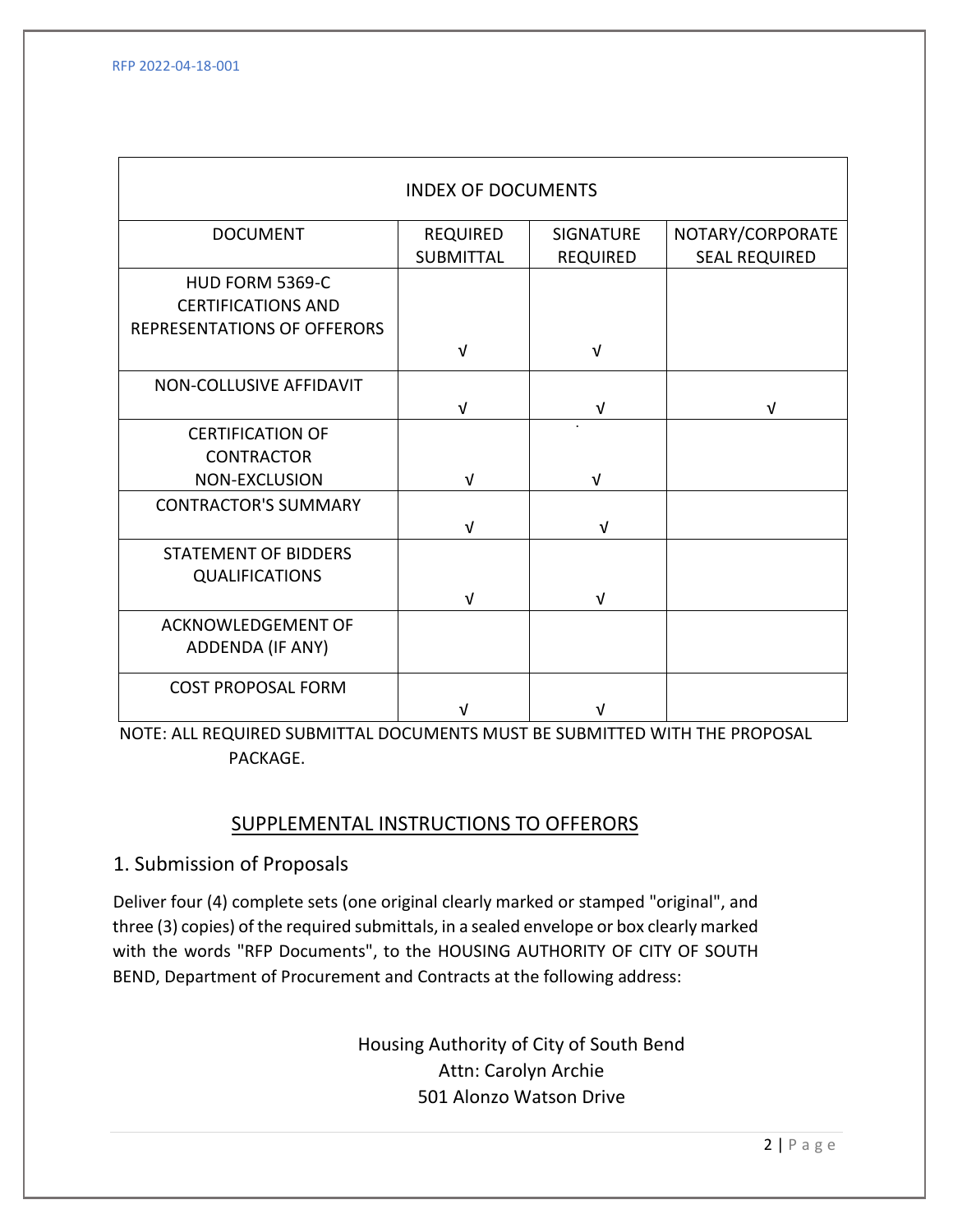### South Bend, IN 46601

### 2. Interpretations/Questions

During the period between issuance of this RFP and the proposal due date, no oral interpretation of the RFP's requirements will be given to any prospective respondent. Requests for interpretation must be made, in writing, at least 3 days before the submission due date and time to and emailed to carchie@HASBonline.com.

### 3. Addendum and Update Procedures for the RFP

During the period of advertisement for this RFP, HASB may wish to amend, add to, or delete from, the contents of this RFP. In such situations, HASB will issue an addendum to the RFP setting forth the nature of the modification(s). All addenda will be posted on the HASB website at www.hasbonline.com.

### 4. Proposal Submission

Respondents shall submit one (1) original and three (3) copies of the proposal, and all other required submittal documents in a sealed envelope or box clearly marked with the words "RFP Documents" to the Procurement and Contracts Department. All copies of the submittal must be identical in content and organization. The Respondent shall consider and include all requirements outlined in Part Il - Submission Requirements.

### 5. Submittal Form

Provide, as a part of the proposal, all required certifications and forms found on HASB website at www.hasbonline.

### 6. Acceptance of Proposals

Proposals must be received no later than the proposal submission date and time. Proposals submitted after the designated date and hour will not be accepted for any reason. HASB reserves the right to accept or reject any or all submissions, to take exception to this RFP's.

### 7. Time for Reviewing Proposals

Proposals received prior to the due date and time will be securely kept, unopened. After the closing date, all proposals received are opened and evaluated in confidence. Proposals are not opened publicly. The Contracting Officer's authorized designee will decide the time to open and review proposals. Once submitted, proposal become the property of HASB.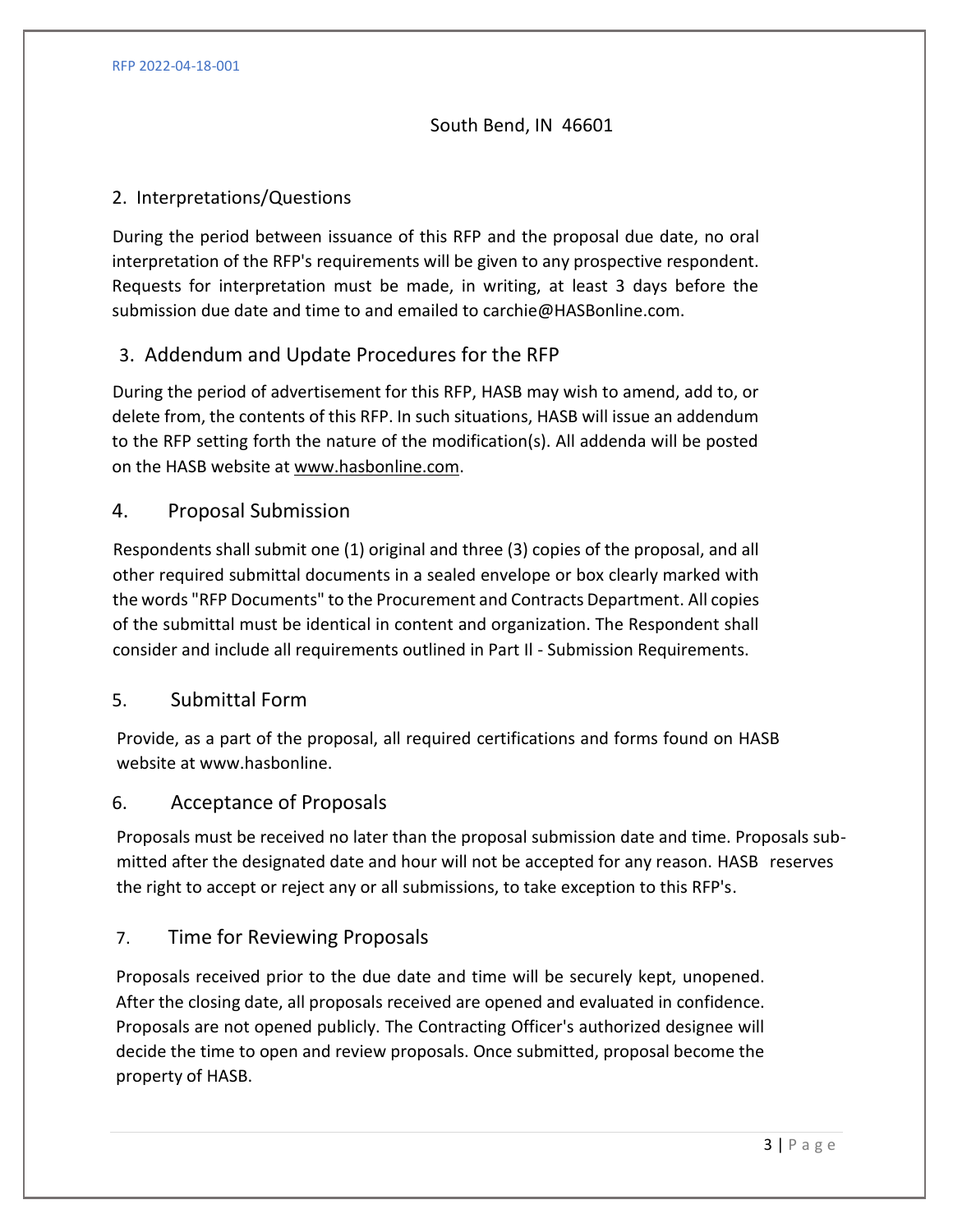# 8. Withdrawal of Proposals

Proposals may be withdrawn upon written request dispatched by the respondent in time for delivery during business hours prior to the time fixed for receipt; provided that written confirmation of withdrawal is from the authorized signature of the respondent, mailed and postmarked prior to the time set for proposal opening. Negligence on the part of the Respondent in preparing its proposal confers no right of withdrawal or modification of its proposal after the due date and time.

### 9. Selection of Respondents

Respondents shall be selected in accordance with the evaluation criteria contained herein, provided the proposal is in the best interest of the housing authority (HASB). The selected respondent will be notified at the earliest practical date. Subsequent contract awards are subject to approval from the HOUSING AUTHORITY OF CITY OF SOUTH BEND's Board of Commissioners, and/or the U.S. Department of Housing and Urban Development. No companies or firms listed in the System for Award Management (SAM) Excluded Parties List of companies or firms ineligible to receive awards, will be considered.

### 10. Protest of Award

Any protest of the award of a contract agreement or purchase order based on a formal method of procurement, where the solicitation is advertised, must be received by the Specialist of the Procurement and Contracts Department within three business days after notice of award, or the protest will not be considered. HASB shall issue a written decision to a properly filed protest within 15 business days of receipt.

### 11. Certification of Legal Entity

Prior to execution of a contract agreement the company/firm shall certify that joint ventures, partnerships, team agreements, new corporations or other entities that either exist or will be formally structured are or will be legal and binding under Indiana law.

### 12. Secretary of State

Prior to execution of a contract agreement, companies/firms must be registered to do business in the State of Indiana and must be active and in good standing. To register, go to [www.sos.in.gov.](http://www.sos.in.gov/)

### 13. Costs Borne by Respondent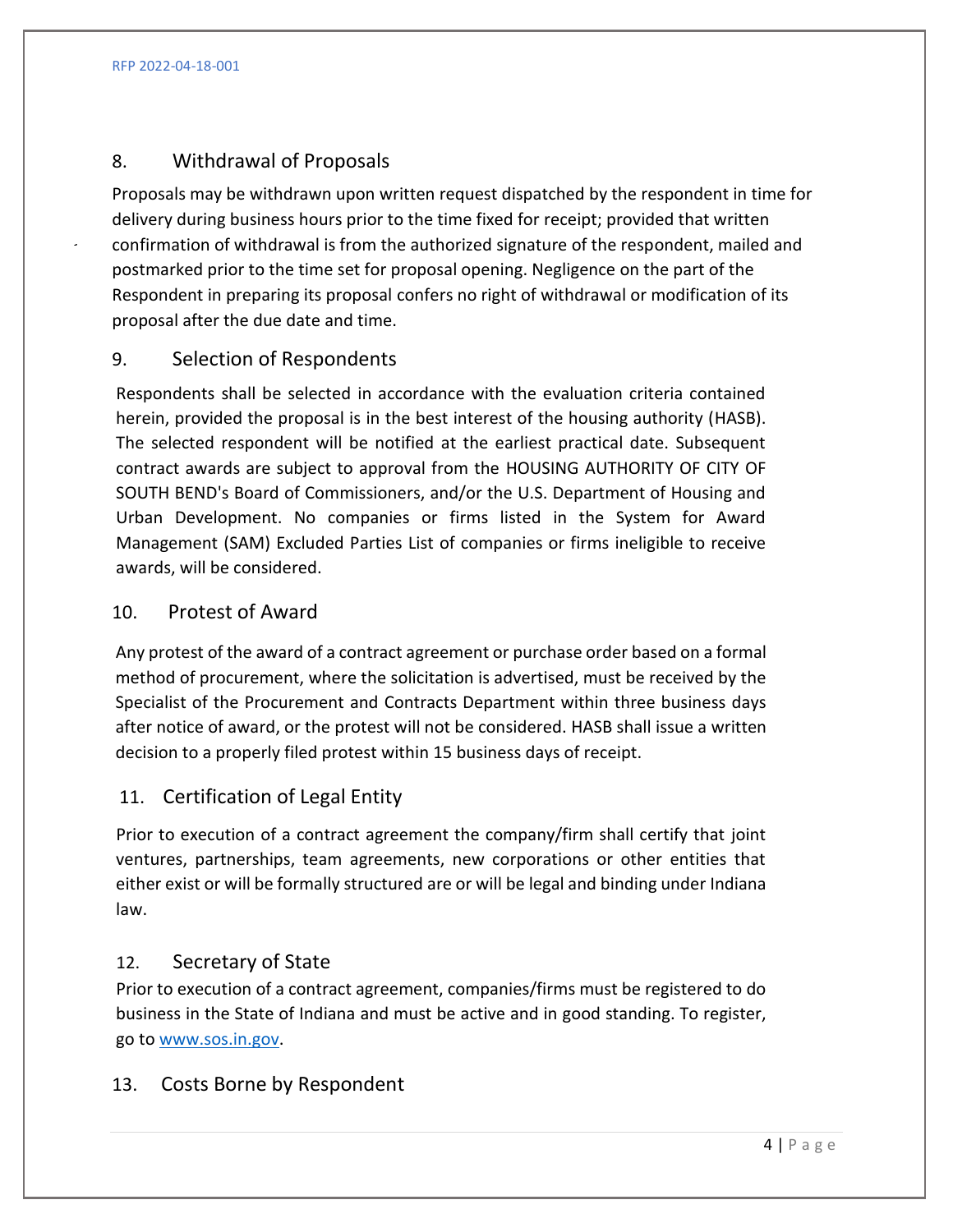#### RFP 2022-04-18-001

All costs related to the preparation of responses to this RFP and any related activities are the responsibility of the respondent. HASB assumes no liability for any costs incurred by the respondent throughout the entire election process.

### 14. Best Available Data

All information contained in this RFP is the best data available to HASB at that time. This information is provided in the RFP is not intended as representation of binding legal effect. This information is furnished to assist respondents in preparing a response; HASB assumes no liability for any errors or omissions.

# 15. Contact with HASB Staff, Board Members, Evaluation Committee, Residents and Consultants

Respondents may not make direct contact with HASB Staff, its Board Members, Evaluation Committee Members, Residents or Consultants. All communications regarding the RFP shall be in writing as provided in HUD Form 5369-8, Instructions to Offerors for Non-Construction, Paragraph 4 and these Supplemental Instructions to Offerors.

### 16. Respondent Responsibilities

Each respondent is presumed by HASB to have thoroughly studied this RFP and become familiar with the Scope of Work, and all other information contained in this RFP. Failure to do so may be at the Respondent's own risk.

### 17. Public Access to Procurement Information/Confidentiality

All information submitted in response to a solicitation issued by the HOUSING AUTHORITY OF CITY OF SOUTH BEND (HASB) shall remain confidential until after final approval by HASB's Board of Commissioners and/or the United States Department of Housing and Urban Development (HUD).

### PART I - GENERAL BACKGROUND INFORMATION

### 1 .1 Introduction/Background Information

The roofs on various HASB properties require repair and/or replacement. This Request for Proposals (RFP) seeks to secure competitive proposals from qualified and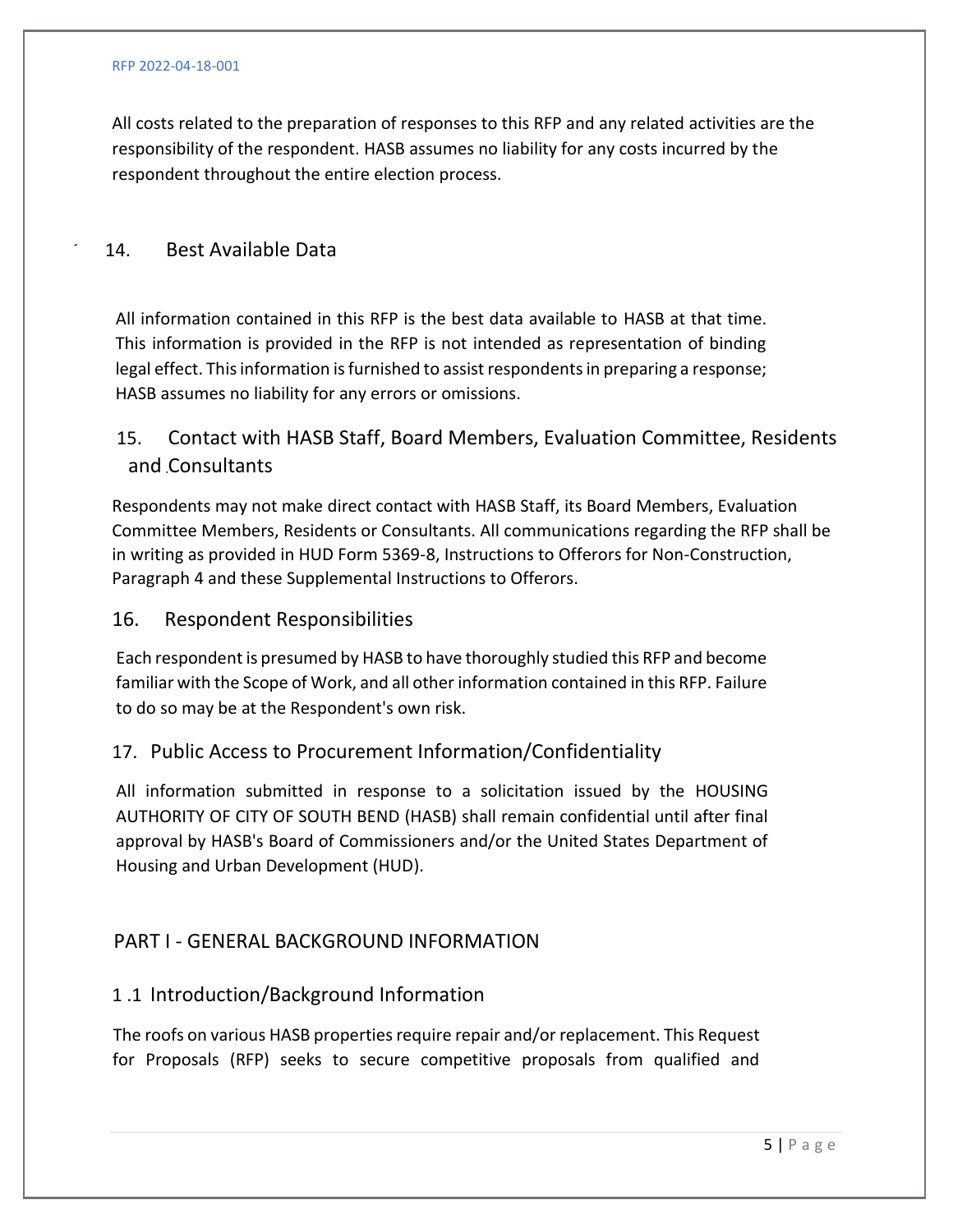experienced roofing contractors properly licensed. It is anticipated that one or more requirements type contracts will be awarded pursuant to this solicitation.

### PART Il - SCOPE OF SERVICES

The HOUSING AUTHORITY OF CITY OF SOUTH BEND (HASB) is seeking a contractor(s) to provide roofing services which includes repairing and/or replacing various damaged roofs consisting of shingles. The work required may consist of removing and/or replacing broken damaged shingles, to create a fully functional watertight roof system. Also, the contractor(s) will make repairs and/or replace any damaged or missing ridge tiles, end caps, metal roof flashing, gutters, downspouts, vinyl or aluminum siding, soffit, fascia, wood moldings, plywood, vents, roof jacks, cants, insulation, etc. The contractor(s) shall replace felt, or underlayment under all areas of the roof that may have been disturbed to assure a weather tight installation. The contractor(s) may be required to perform emergency repairs, including but not limited to installation of blue tarps to damaged roof systems.

The contractor(s) shall be responsible for providing all labor, materials, management, transportation, supervision, and equipment necessary to perform and carry out the scope of work in a satisfactory and proper manner.

The contractor(s) and its personnel shall possess all the required State of Indiana licenses, as well as all other licenses required by the City of South Bend, if any. In addition, the contractor(s) shall comply with all laws, ordinances, codes, and regulations applicable to the services contemplated herein. Contractor(s)s are presumed to be familiar with all federal, state, and local laws, ordinances, codes, rules and regulations that may in any way affect the management of services.

Prior to the start of work at the HASB location, each building roof shall be reviewed individually with representatives from HASB and the scope of work agreed upon during a scope walk-thru. A Task Order shall be created to include the scope of work, the cost for the contemplated work, and allotted time to complete the work. Contractor(s) shall receive a written Task Order on all services approved by the Asset Management Department and/or HASB designee. No work shall be performed prior to receiving a task order signed by HASB.

The contractor(s) shall be responsible for keeping its work area clean and clear of trash and debris generated by its work. All materials designated for removal shall be promptly deposited in appropriate containers provided by the contractor(s) and removed from the site daily. The contractor(s) is responsible for the removal and proper disposal of all trash and debris from the individual properties in accordance with all applicable Federal, State and Local laws and regulations. The contractor(s) will be allowed to stage its work in the immediate vicinity of each building as the work is progressing. Once the work on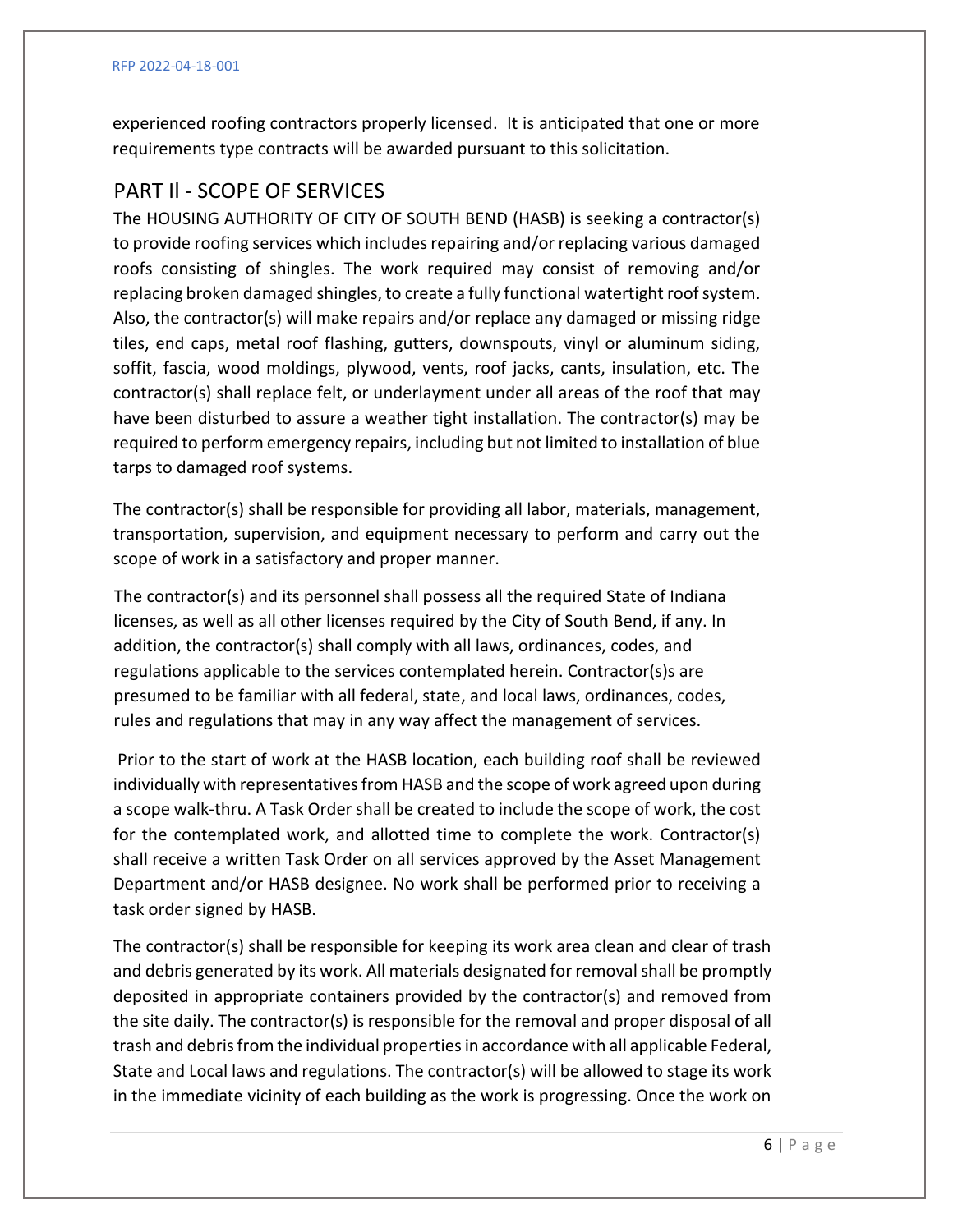a given building has been completed, all dumpsters, tools, equipment, etc. shall be removed from the building vicinity within three (3) days.

Painted items shall be painted to match existing items. All painted materials shall be properly prepared and shall receive one primer coat and two finish coats of paint.

It is understood that matching existing finishes will be difficult, given the age of many of these materials. Contractor(s) shall submit samples for approval by HASB prior to the start of work on a given Task Order.

All materials shall be applied and/or installed and all repairs shall be performed in strict accordance with the manufacturer's recommendations. Note that the most stringent requirement of any conflicting industry standards, specifications, maintenance, testing, repair, and like requirements will govern.

All work is to be performed by skilled technicians in the trade specific to the nature of the work.

Proposals shall include unit prices for each line item of work contained on the proposal form. A unit price must be submitted for each estimated quantity contained on the form.

The Contractor(s) shall perform the following work:

- 1. Shingle Roofs
	- a) Shingle repair/replacement shall include:
		- 1) Replacement of broken or missing shingles. Replace felt under all patches as recommended by the manufacturer of the style of roof being repaired.
		- 2) In areas where the damaged/missing shingles is cumulatively larger than 20 square feet, the existing shingles shall be removed to a natural breaking point such as ridges or hips and new felt and shingles shall be installed.
	- b) Chimneys
		- 1) Inspect all chimneys for visible damage. Advise of all noted damages excluding flashings for further instructions.
	- c) Flashings
		- 1) Inspect all flashings, including chimneys, valleys, parapet cap flashings, plumbing flashings, etc.
		- 2) Reinstall loose flashings to the extent possible.
		- 3) Replace missing or damage flashing with like materials in type, style and quality.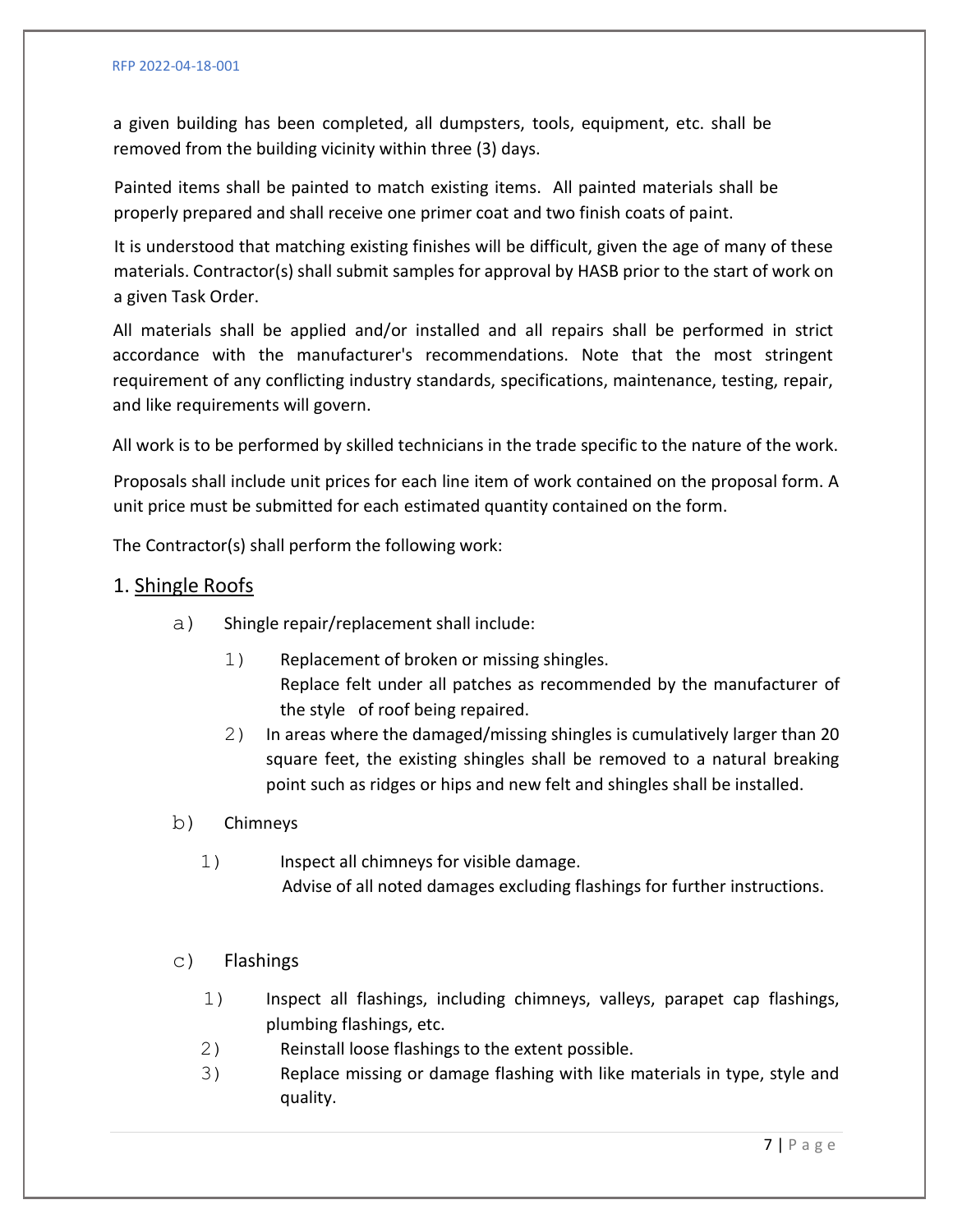- d) Roof Accessories (Ventilators, etc.)
	- 1) Inspect all roof accessories.
	- 2) Reinstall existing roof accessories to the extent possible. Damaged or missing accessories shall be replaced with like materials in type, style, and quality.
- e) Gutters & Downspouts, Fascia, Soffits, etc.
	- 1) Inspect all gutters and downspouts
	- 2) Reinstall loose gutters and downspouts to the extent possible.
	- 3) Replace missing or damaged gutters and downspouts with like materials type, style, and gauge.
	- 4) Repair damaged soffits and Fascia with like materials.
	- 5) Clean gutters.
- f) Building Substrates
	- 1) All building substrates are to be reviewed during the inspection process.
	- 2) Areas that have suffered damage, or exhibit rot or termite damage are to be repaired or replaced as necessary to provide a solid substrate for the roofing materials.

g) Warranty of new roofing materials shall be manufacturer's standard 10-year warranty.

### PART Ill - SUBMISSION REQUIREMENTS

Listed below are the items that will be considered in evaluating proposals. Contract award will be based on the contractors' experience and ability to perform the work as outlined in the scope of work. The contractor(s) must complete the Statement of Qualifications, Attachment B, to provide the requested information. If additional space is needed, additional pages may be attached.

#### 3.1 Statement of Qualifications

Provide the State of Indiana Contractor License Number for the Company/lndividual who will be the Contract signatory, in the space provided on the form. Identify by name and job classification each employee who will be available to perform work under this agreement. For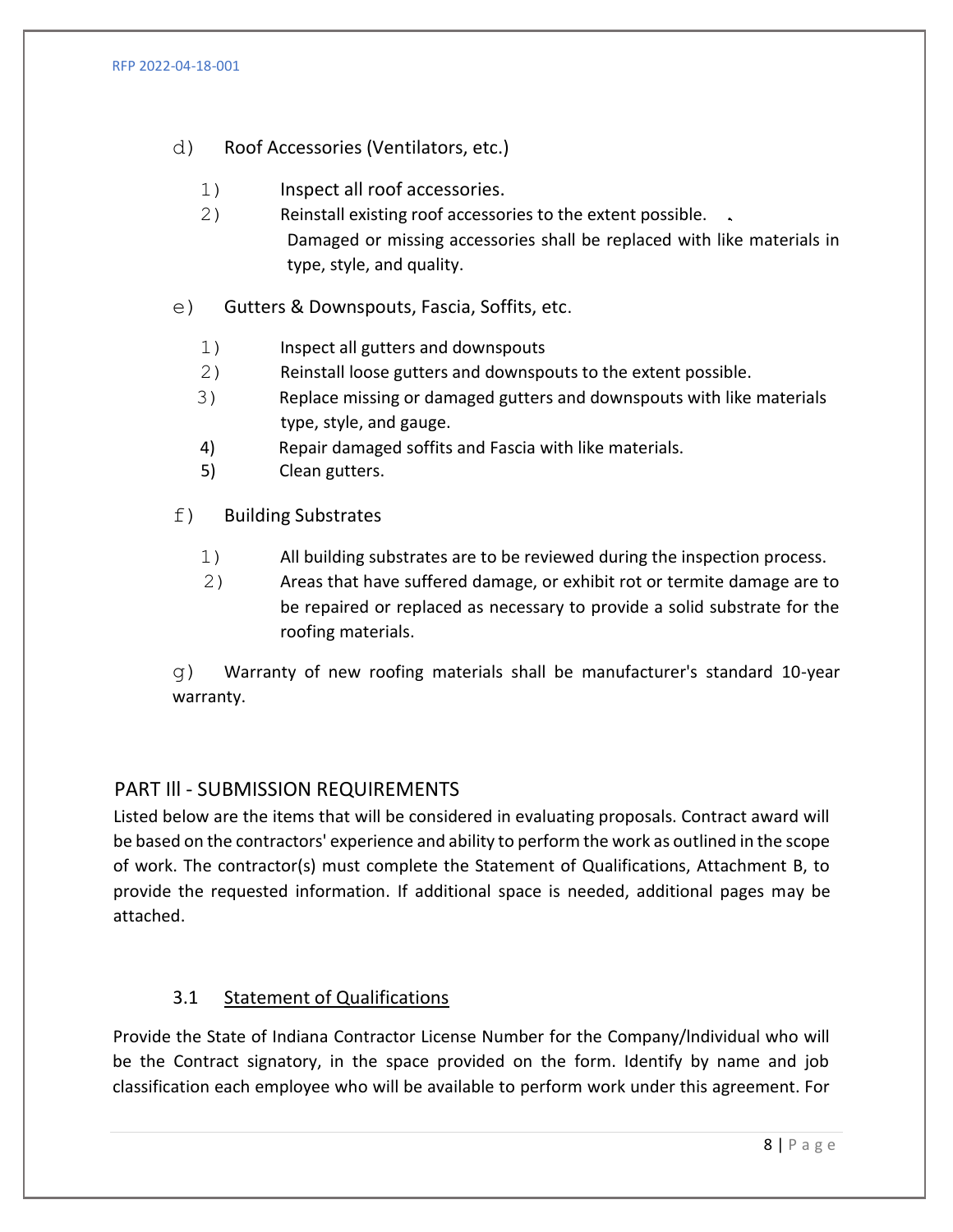each employee listed, include copies of all applicable certifications, licenses, and/or other accreditations required to perform the work identified in the RFP in the State of Indiana and City of South Bend.

Provide a copy of the Insurance Certificate identifying coverage and limits as identified in the Supplemental Conditions. Include the name of the insurance company in the Statement of Qualifications Form.

### 3.2 Relevant and Past Experience

Provide evidence of a minimum of three (3) years of experience performing services on shingle, roofs. Provide at least three references/clients to whom similar services were provided. Commercial experience is preferred. The client listing must include a detailed description of the services provided, the entity for whom the services were provided, the name, title, and contact information for the entity for whom services were provided. Space is provided in the Statement of Qualifications Form for this information. (Attach additional sheets if necessary.)

#### 3.3 Required Forms

Execute and/or notarize documents where required and submit with proposal package the following forms, which are contained in Attachment B:

- **•** Statement of Qualifications
	- Contractor's Summary
- HUD Form 5369-C Certifications and Representations of Offerors
- Non-Collusive Affidavit
- Certification of Contractor Non-Exclusion
- Acknowledgement of Addenda (if any)
- Cost Proposal Form

### 3.3 Cost Proposal Form

Complete the Cost Proposal Form, provided in Attachment A. Proposal shall include unit prices for each line item of work contained on the proposal form. A unit price must be submitted for each estimate quantity contained on the form.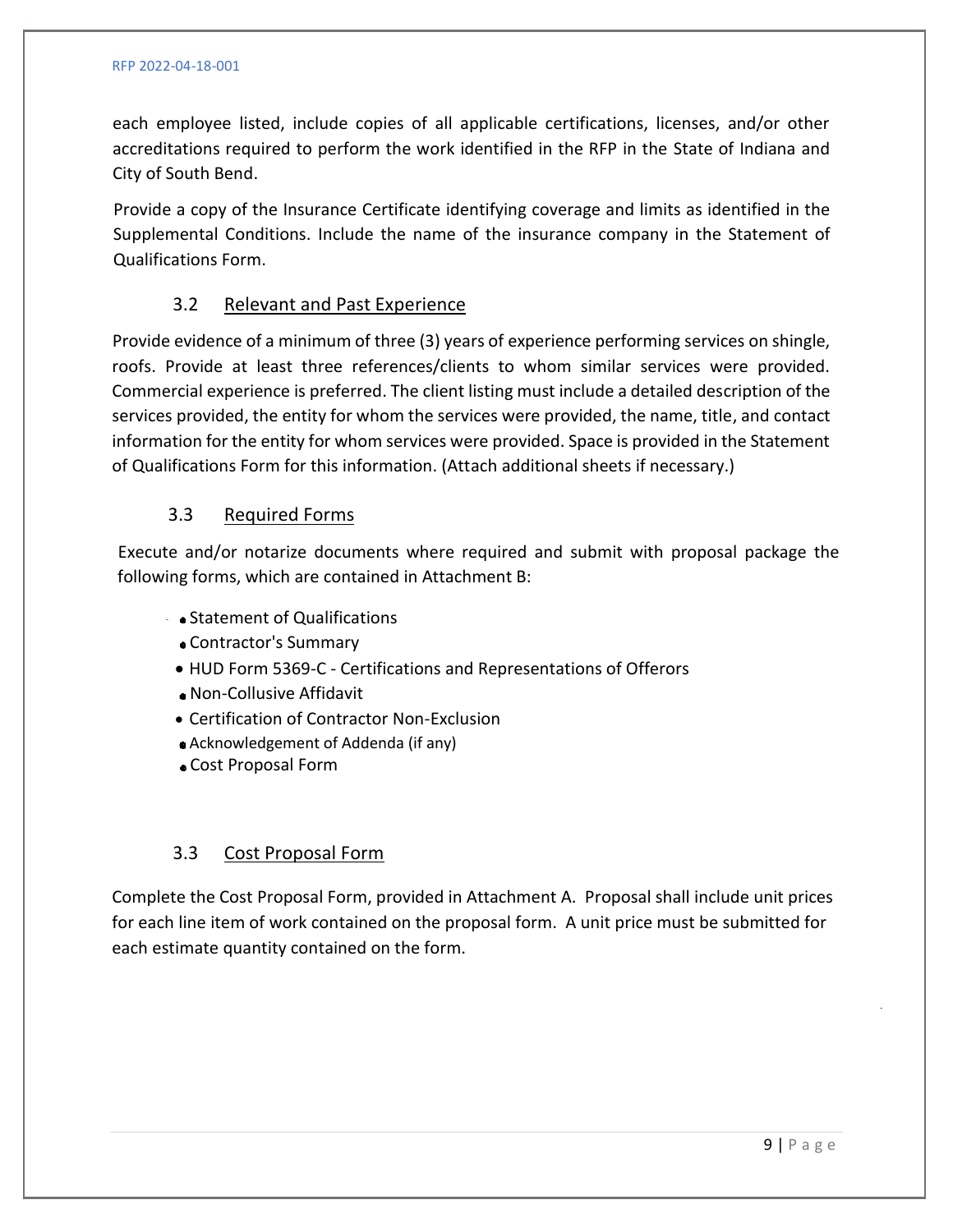### PART IV PROCUREMENT PROCESS

#### 4.1 Proposal Evaluation l Contract Award

Proposals received in response to this solicitation may be evaluated using a two-stage evaluation process. Stage I of the evaluation process will be used to determine the respondents that will comprise the competitive range, from which final selection will be made. Stage Il of the evaluation process will be reserved for the competitive range firms only. Scoring will be based upon how well the qualifications meet the criteria established in this RFP.

During Stage I of the evaluation process, proposals will be evaluated and scored by an Evaluation Committee. Scoring will be based on predetermined Evaluation Criteria contained in the solicitation. The available points associated with each area of consideration are shown. The results of the evaluation will be used to determine those respondents to be included in the competitive range.

The competitive range shall include those respondents who are determined through the evaluation process and due diligence review (verification of contractor responsibility) to be the most qualified. These firms may be requested to supply additional information to assist in completing the due diligence review. Failure to satisfactorily complete the due diligence review within the timeframe established by HASB will result in exclusion from the short list.

Stage Il of the evaluation process will entail presentation/interviews with the respondents on the short list. Respondents not included in the competitive range will not proceed to Stage Il of the evaluation process. The purpose of the presentations/interviews is to provide the Evaluation Committee an opportunity to pose questions emanating from their review of the written responses and obtain clarifications. Stage Il evaluation will be conducted upon completion of the presentations/interviews in accordance with the same procedures and criteria outlined above for Stage I evaluation.

HASB reserves the right to make no award or decline to enter into negotiations should it believe that no respondent to this RFP will be capable of delivering the necessary level of services within an acceptable price range and/or time period. HASB further reserves the right to forego Stage II of the evaluation process and enter into negotiations with the highest ranked respondents from State I of the evaluation process. If an Agreement cannot be negotiated with the firm(s), HASB will terminate negotiations. Any subsequent contract awards to selected respondents are subject to HUD funding availability and final approval from the HOUSING AUTHORITY OF CITY OF SOUTH BEND's Board of Commissioners, and/or the U.S. Department of Housing and Urban Development.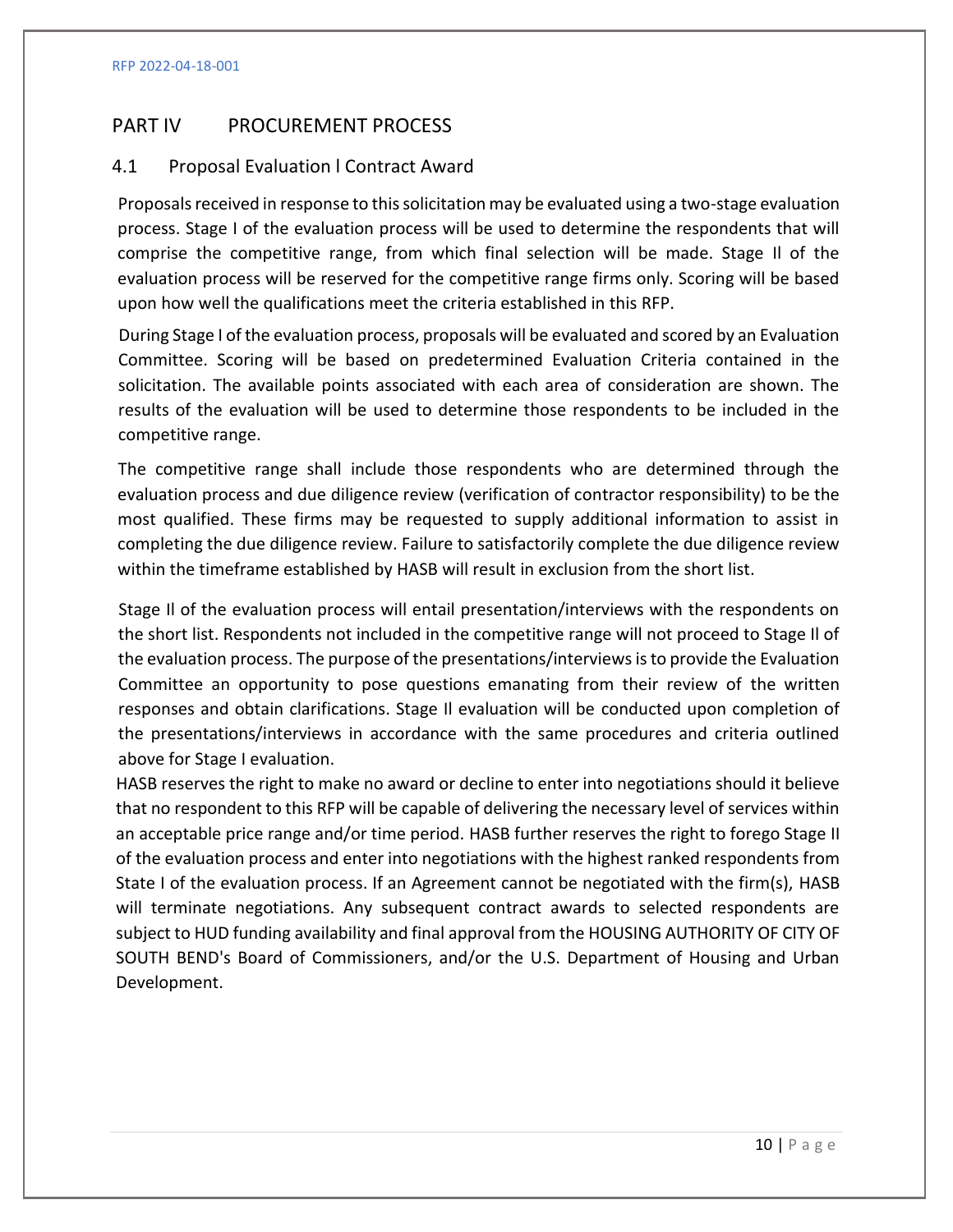Evaluation Criteria

| <b>Statement of Qualifications</b>    | 30 Points |
|---------------------------------------|-----------|
| <b>Relevant and Past Experience</b>   | 20 Points |
| Ability to Perform in a Timely Manner | 25 Points |
| Cost Proposal Form                    | 25 Points |
|                                       |           |

Total Possible Points 100 Points

### Task Orders

Work shall be assigned through the issuance of written Task Orders which must be executed by the contractor and HASB prior to the start of work. Task Orders will be assigned to the firm determined to be best suited to perform the scope of the Work. Task Orders for services shall be at the Contractors' hourly rates which will establish a fixed price for each Task Order. The time of completion will be indicated on each Task Order. Once fully executed, the Task Order shall serve as the Notice to Proceed, and work may begin. Task Orders placed prior to, but not completed by the expiration of the Contract, must be completed in accordance with all provisions of the Contract still in full force.

#### Invoicing

Invoices shall be submitted monthly to the Department of Finance. The invoice shall provide an invoice number, service date, Purchase Order number, Task Order number, a description of services provided, and the name/title of employee(s) who rendered the services. Invoices shall be submitted on the Contractor's own invoice.

#### Payments

All vendors should submit invoices to the Finance Department with a copy to the Procurement Specialist on or before the days listed below. All vendor invoices are due on the 1 $\mathrm{st}$  or 15<sup>th</sup> of the month. Invoice payments are as follows: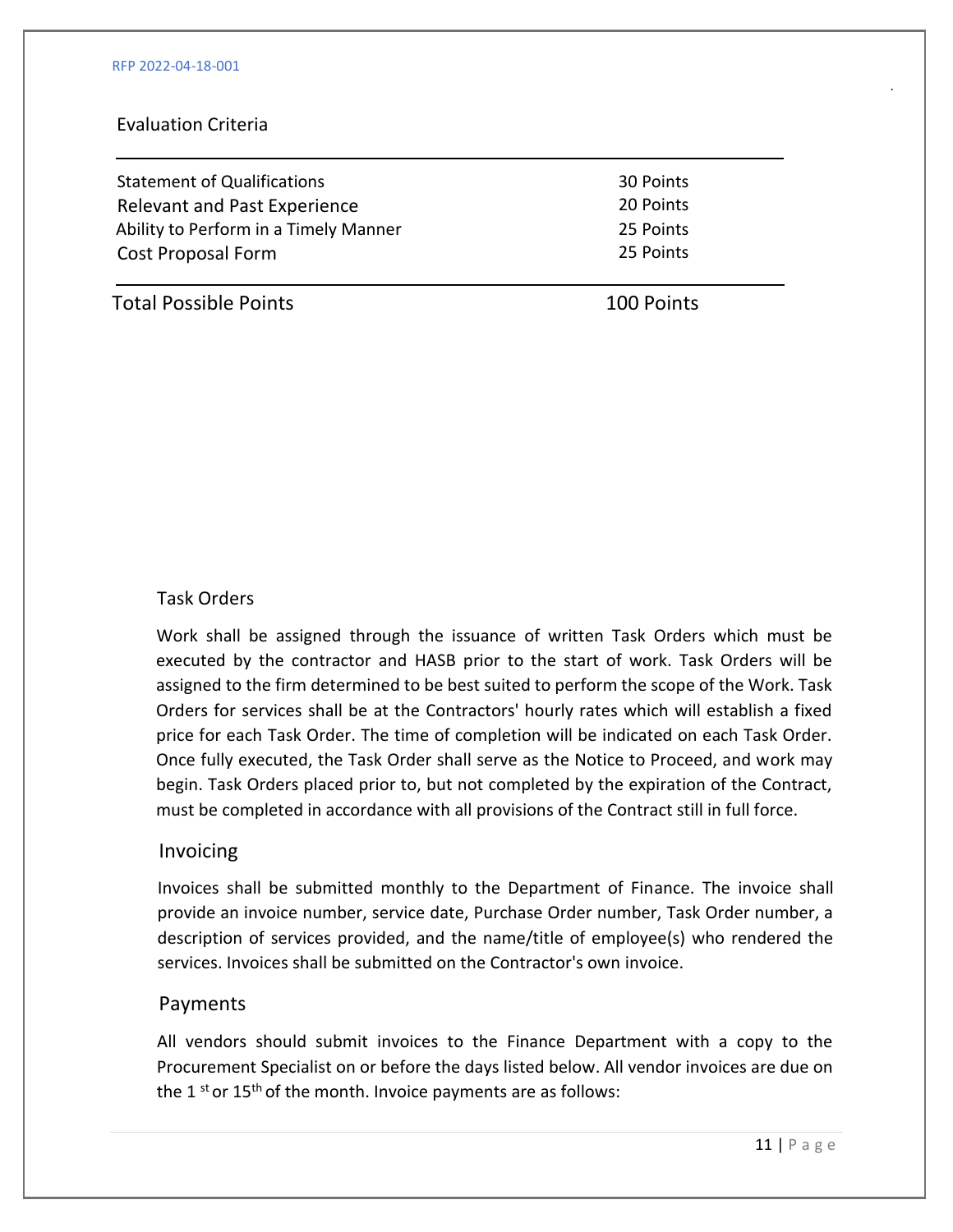Invoices received on the 16th of the current month thru the 1st day of the next month will be paid on the 1<sup>st</sup> of the following month.

Example: An invoice received on August 27<sup>th</sup> will be processed commencing September  $1^{st}$  and paid on October 1st<sup>t</sup>.

Example: An invoice received on August  $4<sup>th</sup>$  will be processed commencing August 15<sup>th</sup> and paid on September 15<sup>th</sup>.

### Insurance

Prior to commencement of the Contract resulting from this solicitation, the Contractor shall procure and always maintain and at Contractor's own expense, the types of insurance specified below. The insurance carriers used by the Contractor must be authorized to do business in the State of Indiana, and the insurance provided shall cover all operations under the contract, whether performed by the Contractor or by subcontractors. Evidence of insurance shall be provided by a producer using insurance companies with a minimum A- rating.

#### $\Box$ Worker's Compensation

Minimum Commercial General Liability insurance of \$500,000 Bodily Injury and \$500,000 Property Damage to protect the Contractor and the Housing Authority

Minimum \$500,000 Automobile Liability  $\Box$ 

The Contractor shall be required to furnish the HOUSING AUTHORITY OF CITY OF SOUTH BEND Procurement Specialist, 501 Alonzo Watson Drive, South Bend, IN 46601, original Certificates of Insurance evidencing the required coverage to be in force on the date of the Contract, and Renewal Certificates of Insurance, or such similar evidence, if the coverage has an expiration or renewal date occurring during the term of this Contract or extensions thereof. The receipt of any certificate does not constitute agreement by HASB that the insurance requirements in the Contract have been fully met, or that the insurance policies indicated on the certificate are in compliance with all Contract requirements. The insurance policies shall provide for thirty (30) days prior written notice to be given to HASB in the event coverage is substantially decreased, canceled or non-renewed.

The Contractor shall require all subcontractors to carry the insurance required herein, or the Contractor may provide the coverage for any or all subcontractors, and, if so, the evidence of insurance submitted shall so stipulate.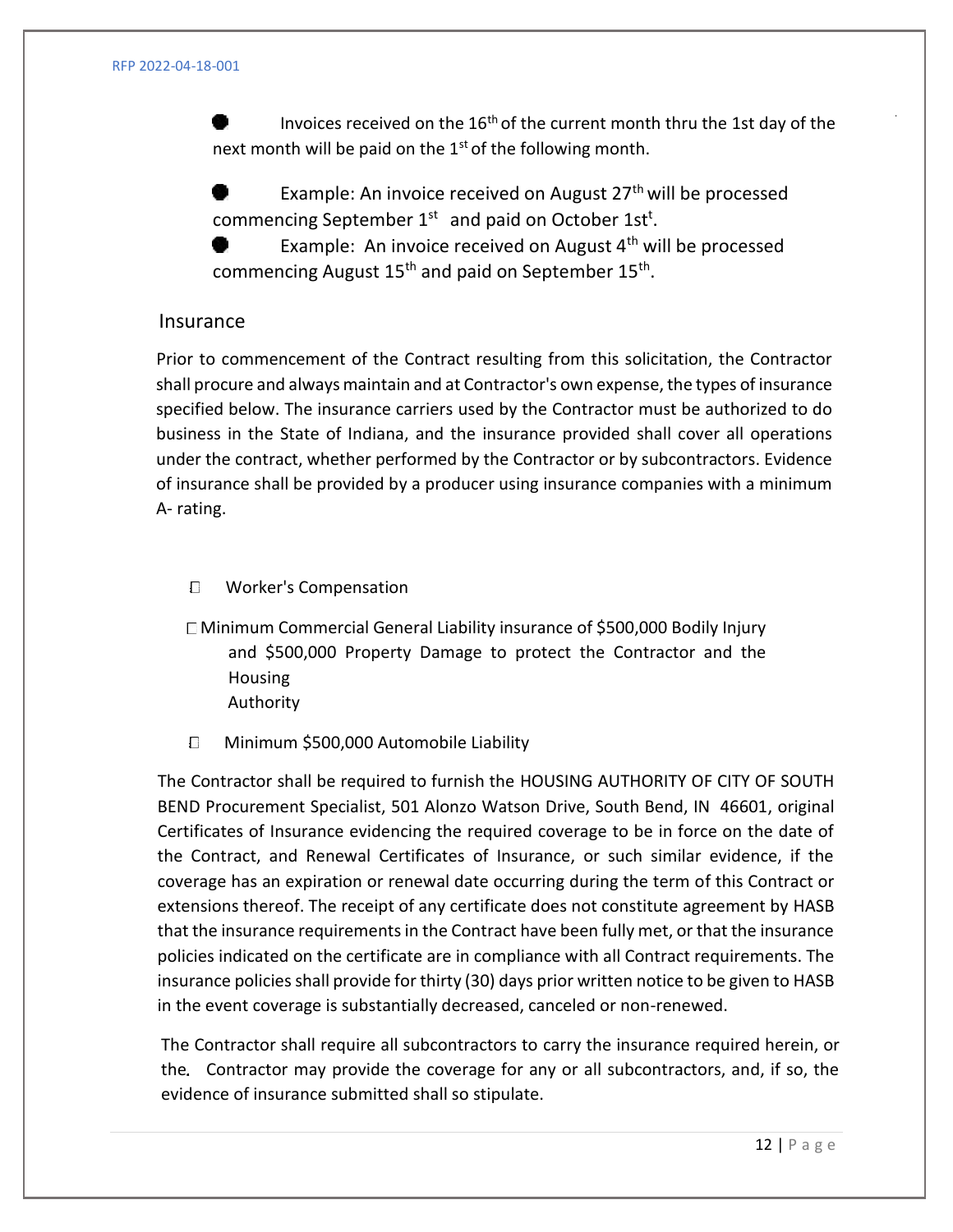The Contractor agrees and shall require each subcontractor to agree that insurers shall waive their rights of subrogation against the HOUSING AUTHORITY OF CITY OF SOUTH BEND.

The Contractor expressly understands and agrees that any insurance or self-insurance programs maintained by the HOUSING AUTHORITY OF CITY OF SOUTH BEND shall apply in excess of, and not contribute to insurance provided by the Contractor under the Contract.

Termination for Convenience and Default

(a) HASB may terminate this Contract in whole, or from time to time in part, for the HA's convenience or the failure of the Contractor to fulfill the Contract obligations (default). HASB shall terminate by delivering to the Contractor a written Notice of Termination specifying the nature,  $\mu$  extent, and effective date of the termination. Upon receipt of the notice, the Contractor shall:

 (i) immediately discontinue all services affected (unless the notice directs otherwise); and

(ii) deliver to HASB all information, reports, papers, and other materials accumulated or generated in performing this contract, whether completed or in process.

(b) If the termination is for the convenience of HASB, HASB shall be liable only for payment for services rendered before the effective date of the termination.

(c) If the termination is due to the failure of the Contractor to fulfill its obligations under the Contract (default), HASB may

(i) require the Contractor to deliver to it, in the manner and to the extent directed by HASB, any work as described in subparagraph (a)(ii) above, and compensation be determined in accordance with these changes.

(ii) take over the work and prosecute the same to completion by Contract or otherwise, and the Contractor shall be liable for any additional cost incurred by HASB;

(iii) withhold any payments to the Contractor, for the purpose of off-set or partial payment, as the case may be, of amounts owed to HASB by the Contractor.

(d) If, after termination for failure to fulfill Contract obligations (default), it is determined that the Contractor had not failed, the termination shall be deemed to have been effected for the convenience of HASB, and the HASB shall be entitled to payment as described in paragraph (b) above.

(e) Any disputes with regard to this clause are expressly made subject to the terms of clause titled Disputes herein.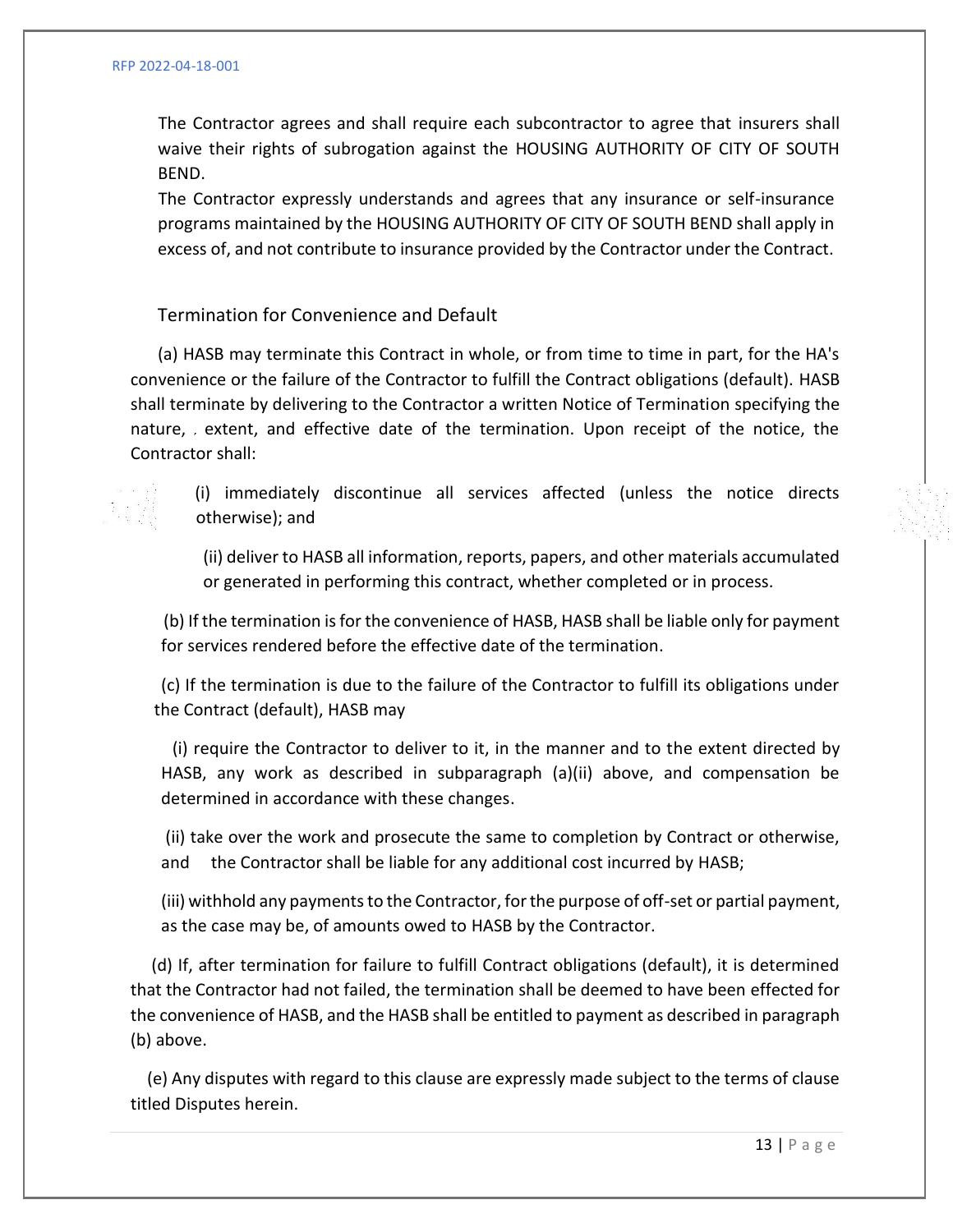#### Organizational Conflicts of Interest

(a) The Contractor warrants that to the best of its knowledge and belief and except as otherwise disclosed, it does not have any organizational conflict of interest which is defined as a situation in which the nature of work under this Contract and a Contractor's organizational, financial, contractual, or other interests are such that:

(i) Award of the Contract may result in an unfair competitive advantage; or

(ii) The Contractor's objectivity in performing the Contract Work may be impaired.

(b) The Contractor agrees that if after award it discovers an organizational conflict of interest with respect to this Contract or any task/delivery order under the Contract, he or she shall make an immediate and full disclosure in writing to the Contracting Officer which shall include a description of the action which the Contractor has taken or intends to take to eliminate or neutralize the conflict. The HA may, however, terminate the Contract or task/delivery order for the convenience of the HA if it would be in the best interest of the HA. (c) In the event the Contractor was aware of an organizational conflict of interest before the award of this Contract and intentionally did not disclose the conflict to the Contracting Officer, the HA may terminate the Contract for default. (d) The terms of this clause shall be included in all subcontracts and consulting agreements wherein the Work to be performed is similar to the service provided by the prime Contractor. The Contractor shall include in such subcontracts and consulting agreements any necessary provisions to eliminate or neutralize conflicts of interest

### Indemnification

The successful Respondent will be required to protect, defend, indemnify, keep, save, and hold HASB, its officers, officials, employees and agents free and harmless from and against any and all liabilities, losses, penalties, damages, settlements, environmental liability, costs, charges, professional fees or other expenses or liabilities of every kind, nature and character arising out of or relating to any and all claims, liens, demands obligations, actions, suits, judgments or settlements, proceedings or causes of action of every kind, nature and character (collectively, "claims") in connection with or arising directly or indirectly out of the acts or omissions and/or the performance thereof by the successful Respondent, its officers, officials, agents, employees, and subcontractors, including, but not limited to, the enforcement of the indemnification provision. The successful Respondent will be further required to investigate, handle, respond to, provide defense for and defend all suits for any and all claims, at its sole expense and agrees to bear all other costs and expenses related thereto, even if the claims are considered groundless, false or fraudulent.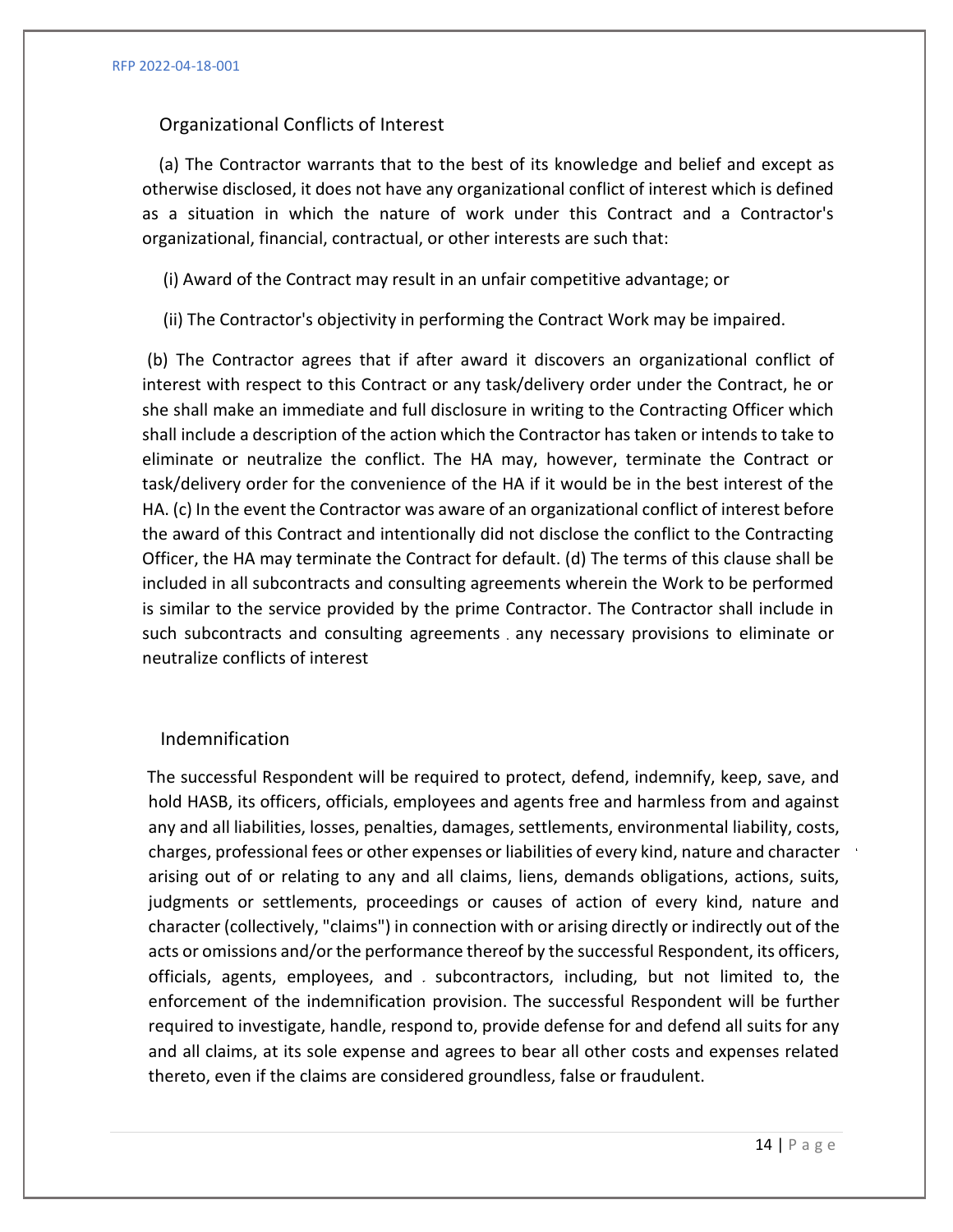HASB will have the right, at its option and at its expense, to participate in the defense of any suit, without relieving the successful Respondent of any of its obligations under this indemnity provision. The indemnities to be set forth in the contract resulting from this RFP will survive the expiration or termination of that contract.

### Rights, Use, and Ownership of Assessment Materials

Assessment materials generated as a result of performing the Scope of Services contained in this Contract shall be confidential and proprietary and shall be for the exclusive use and ownership of The HOUSING AUTHORITY OF CITY OF SOUTH BEND. Such materials shall include, but not be limited to data, cost estimates, and reports generated that contain descriptive and/or identifying information regarding individual properties owned by HASB and/or HASB's portfolio of properties. Such materials shall not be shared, signed, sold or disclosed to parties other than those named on the Contract without the express written permission of The HOUSING AUTHORITY OF CITY OF SOUTH BEND' Contracting Officer. Any violations of this provision shall be considered a breach of, and grounds for immediate termination in accordance with the General Contract Conditions, HUD Form 5370C, Paragraph 4, Termination for Convenience and Default.

### Ethics Policy

The selected Respondent shall abide by the applicable provisions of the HOUSING AUTHORITY OF CITY OF SOUTH BEND' Ethics Policy and State of Indiana Ethics Code.

### Rules, Regulations, and Licensing Requirements

The successful Respondent shall possess all the required State and Local licenses and certifications required to perform work of the type required by this Contract in the City of South Bend. In addition, the Respondent shall comply with all laws, ordinances, and regulations applicable to the services contemplated herein. Respondents are presumed to be familiar with all federal, state, and local laws, ordinances, codes, rules, and regulations that may in any way affect the delivery of services.

### Contractual Obligations

If the proposed services include the use of products or services of another company, such services shall be disclosed and HASB will hold the selected Respondent responsible for the proposed services.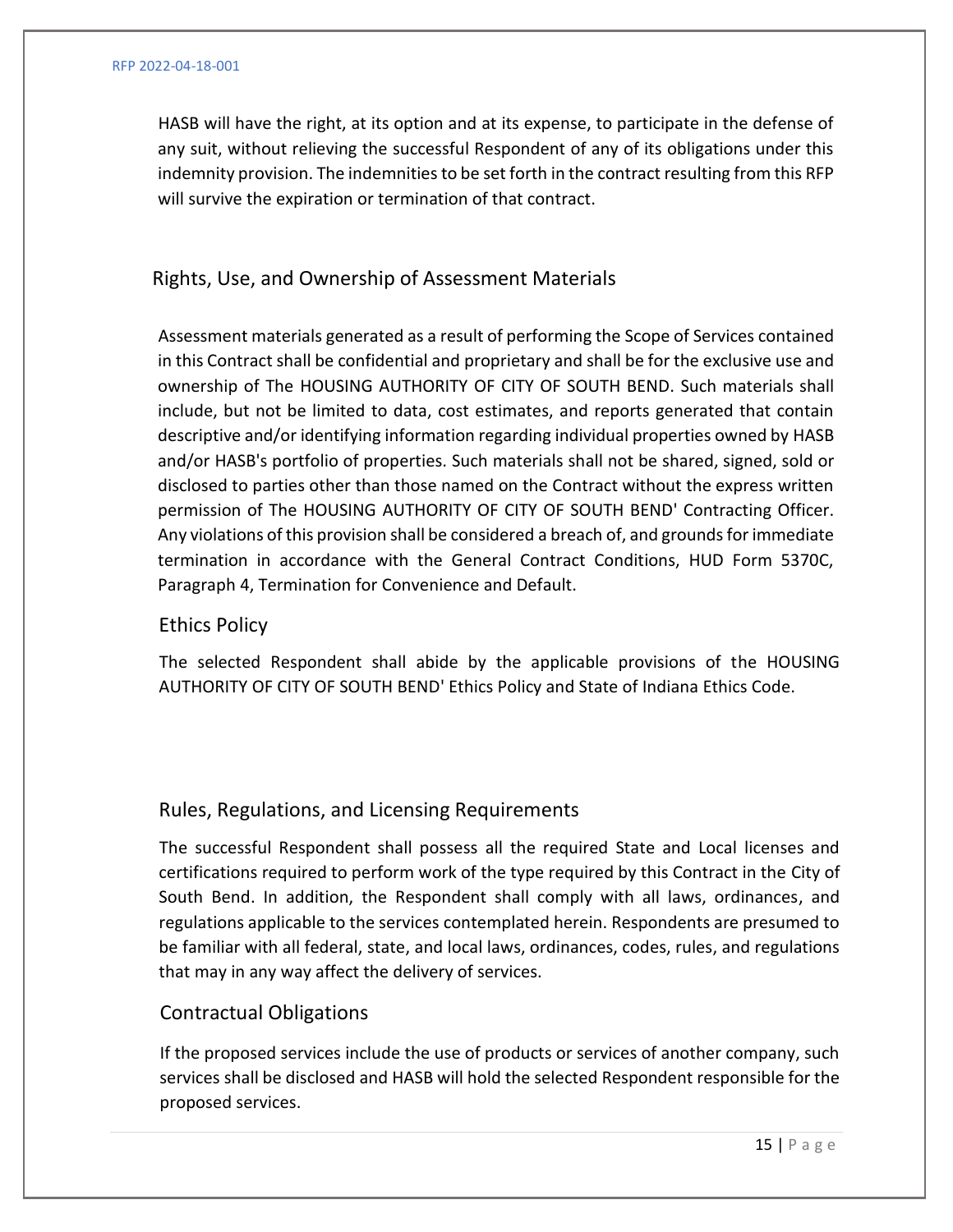### Certification of Legal Entity

Prior to execution of the Contract Agreement, the Respondent shall certify that joint ventures, partnerships, team agreements, new corporations or other entities that either exist or will be formally structured are/ or will be legal and binding under Indiana law.

### **Certifications**

In submitting the proposal, the Respondent is indicating a willingness to comply with all terms and conditions of the RFP, including but not limited to those set forth in HUD Form 5370-C, General Conditions for Non-Construction Contracts, Section Il, and these Supplemental Conditions.

### Personnel

In submitting their proposals, Respondents are representing that the personnel described in their proposals shall be available to perform the services described for the duration of the contract period, barring illness, accident, or other unforeseeable events of a similar nature in which cases the Respondent must be able to provide a qualified replacement. Such representation shall be valid for a minimum of 120 calendar days after the proposal due date and time. Furthermore, all personnel shall be considered at all times, the sole employees of the Respondent under its sole direction, and not employees or agents of HASB.

### Respondent Status

The successful Respondent will be held to be an independent Consultant and will not be an employee of HASB.

### Assignment

The successful Respondent shall not enter into any subcontracts, retain consultants, or assign, transfer, convey, sublet, or otherwise delegate its obligations under the Contract resulting from this RFP, or any of its rights, title or interest therein, or its power to execute such Contract to any person, company, or corporation without prior written consent and approval of HASB.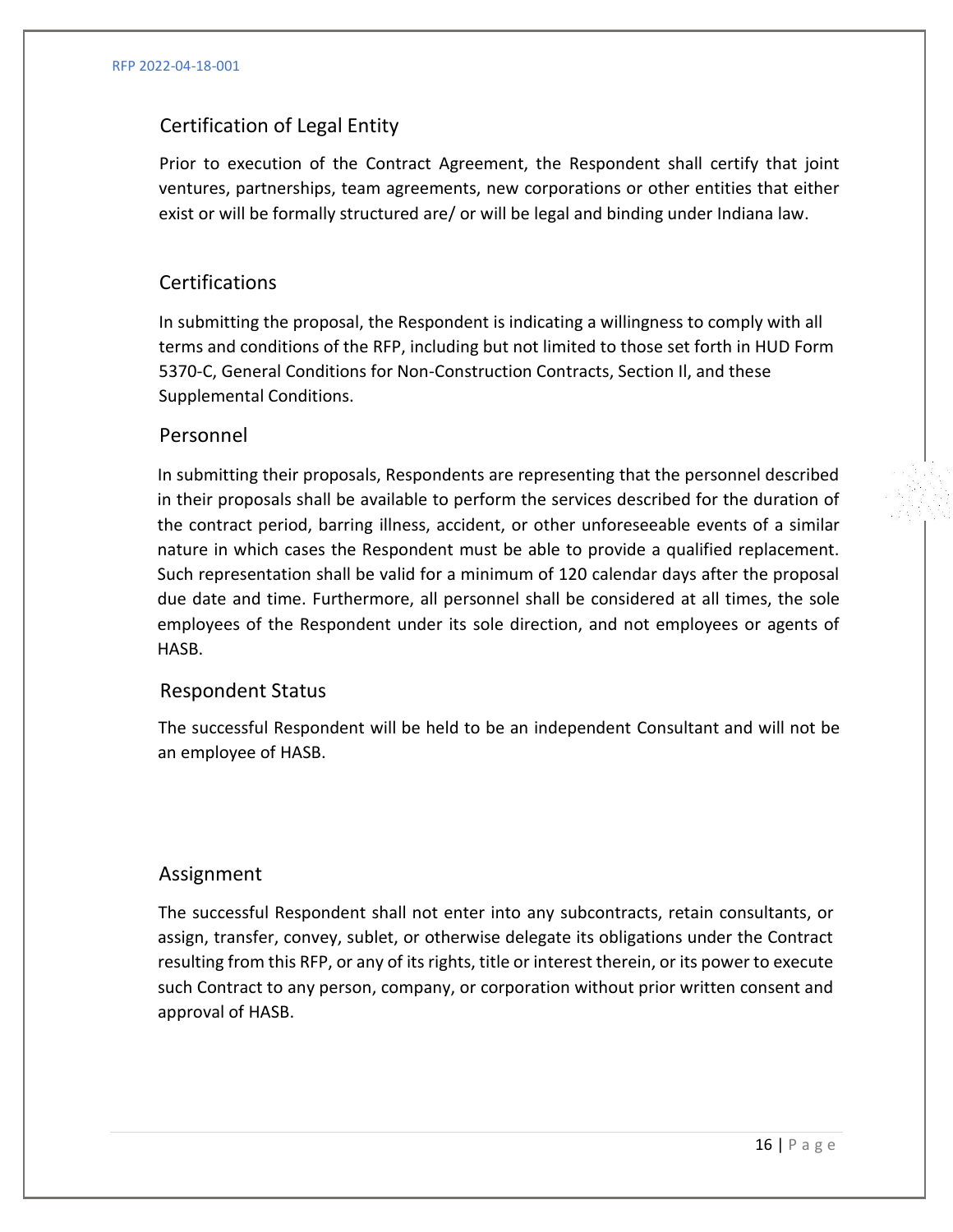### Advertising

In submitting a proposal, the successful Respondent agrees not to use the results from it as a part of any commercial advertising.

### Media Relations

The Contractor shall not make public comment on HASB matters without express written approval from HASB's Director of Communications. All media inquiries shall be referred to HASB's Executive Director and Director of Communications: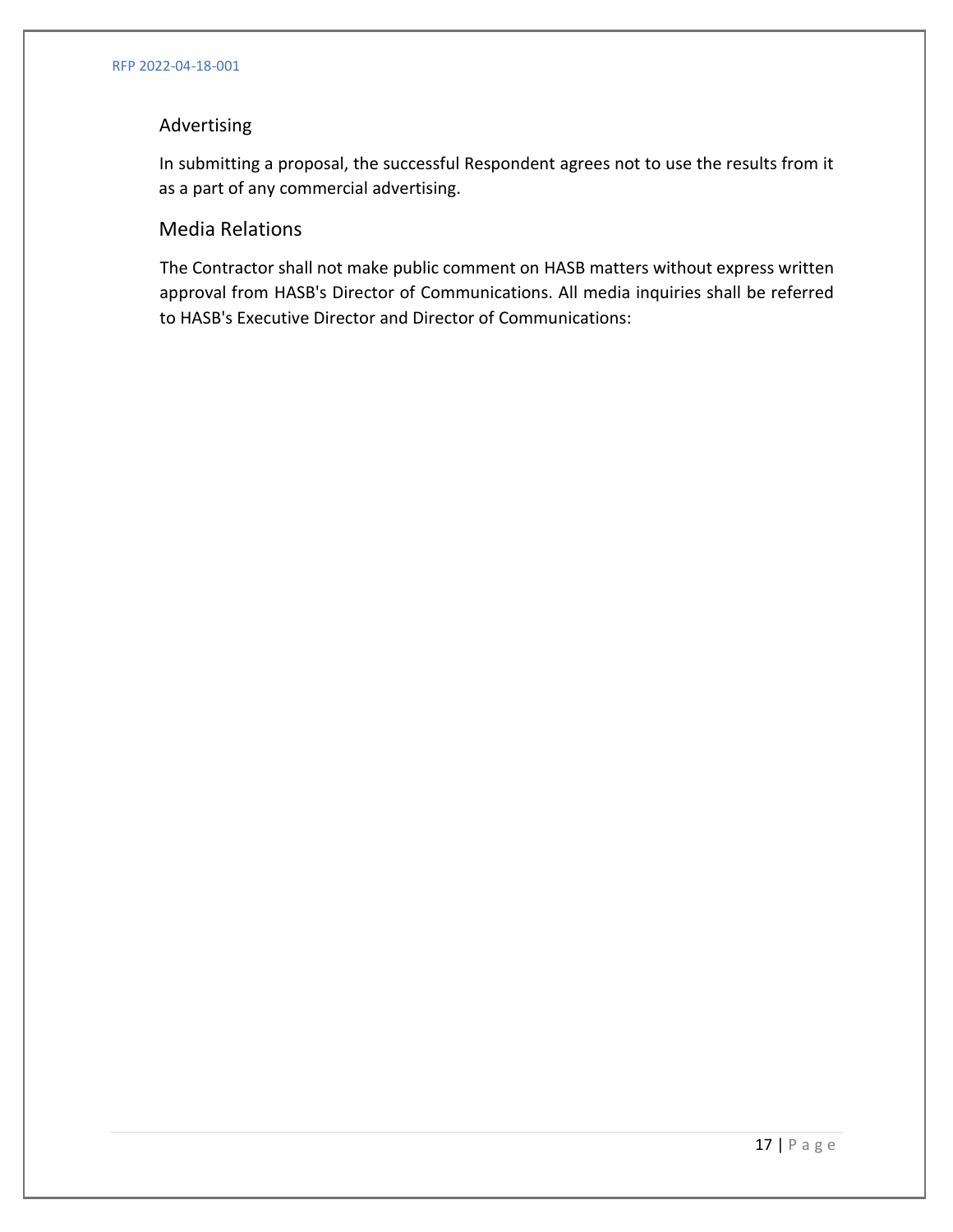### **Request for Proposals for Roofing Related Services For our South Bend Avenue Apartments RFP 2022-04-18-001**

# Cost Proposal Form

Unit prices shall include all labor, materials, management, transportation, supervision, and equipment to perform the work outlined in each task order. All quantities on the Unit Price Form are estimated. The contractor shall verify actual quantities to be used prior to issuance of a Tack Order. The Contractor will be paid based upon actual quantities, which will be verified by HASB. The sum of quantities used multiplied by the unit price will establish a fixed price for the Task Order. The total amount of the contract shall not exceed the cumulative amount of \$337,550.00. The nit prices for each item are as follows:

| <b>ITEM</b>             | <b>DESCRIPTION</b>                   | <b>UNIT OF</b> | <b>ESTIMATED</b> | <b>UNIT</b>  | <b>Unit Price</b> |
|-------------------------|--------------------------------------|----------------|------------------|--------------|-------------------|
|                         |                                      | <b>MEASURE</b> | <b>QUANTITY</b>  | <b>PRICE</b> | Extension         |
|                         |                                      |                |                  |              | (Qu x UP)         |
| $\mathbf{1}$            | <b>Roofing</b>                       |                |                  |              |                   |
| 1A                      | Replace Shingles, Vents,<br>Flashing | SQ. FT         | 17,150           | \$<br>5.50   |                   |
| 1B                      | <b>Replace Soffits</b>               | SQ. FT         | 4,850            | \$<br>5.00   |                   |
| 1 <sup>C</sup>          | Replace Fascia & Rake                | LF             | 1,980            | \$<br>5.00   |                   |
| 1D                      | Replace Gutters & Downspout          | LF             | 1,120            | \$10.75      |                   |
| $\overline{2}$          | <b>Walls/Foundations</b>             |                |                  |              |                   |
| 2A                      | <b>Replace Vinyl Siding</b>          | SQ. FT         | 9,750            | \$<br>7.50   |                   |
| 2B                      | Clean & Seal Exterior Masonry        | SQ. FT         | 10,100           | \$<br>1.50   |                   |
| 2C                      | Tuckpoint 2% of Brick                | SQ. FT         | 202              | \$<br>10.00  |                   |
| $\overline{\mathbf{3}}$ | <b>Doors</b>                         |                |                  |              |                   |
| 3A                      | Replace Unit Storm Door              | EA             | 40               | \$<br>450.00 |                   |
| 3B                      | Replace Unit Entry Door              | EA             | 40               | \$1,610.00   |                   |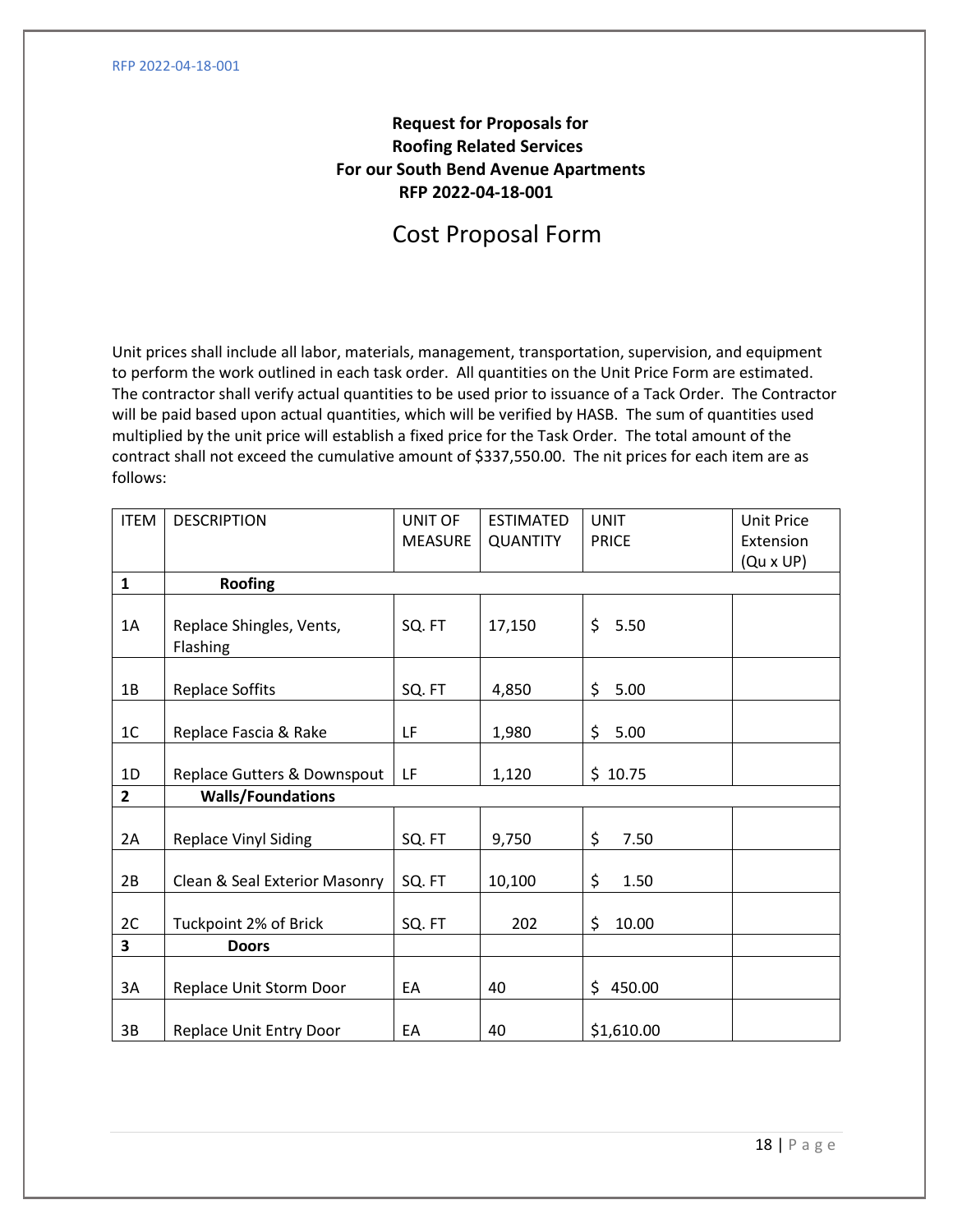RFP 2022-04-18-001

# ATTACHMENT B

(Intentionally left blank)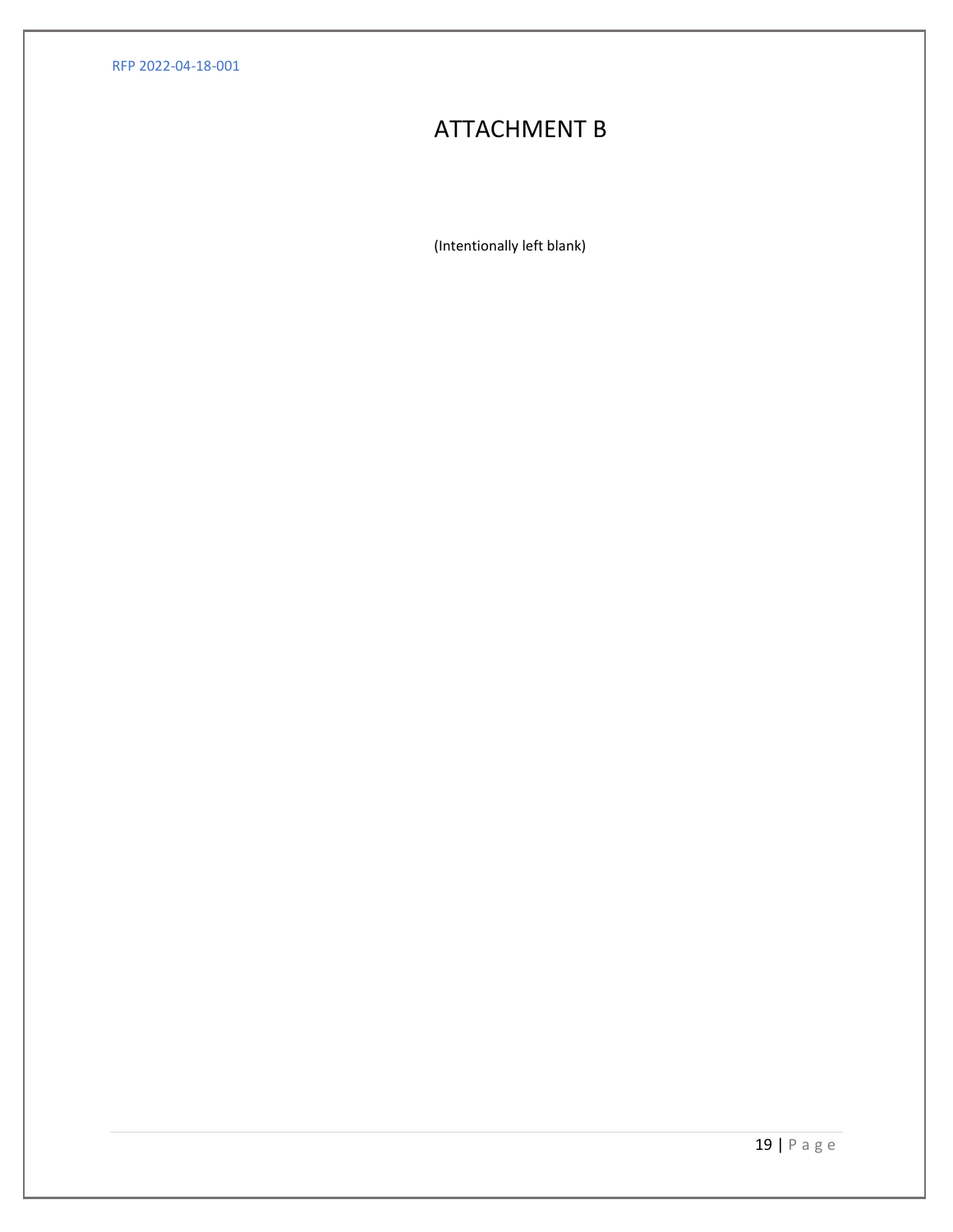# HOUSING AUTHORITY OF CITY OF SOUTH BEND REQUEST FOR PROPOSALS FOR RFP #2022-04-18-001

### STATEMENT OF QUALIFICATIONS

| <b>BUSINESS NAME:</b>                                |       | TELEPHONE NUMBER:                    |
|------------------------------------------------------|-------|--------------------------------------|
| <b>BUSINESS ADDRESS:</b>                             | 정도 한다 | <b>FAX NUMBER:</b>                   |
| <b>INDIANA STATE</b><br><b>CONTRACTORS LICENSE #</b> |       | NAME AND TITLE OF PERSON SUBMITTING: |

EMPLOYEES WHO WILL PERFORM UNDER THIS CONTRACT (Attach a copy of each applicable license/certification. Use additional sheets if necessary.

| <b>NAME</b> | LICENSE/             |
|-------------|----------------------|
|             | <b>CERTIFICATION</b> |
|             | INCLUDED             |
|             | YES OR N/A           |
|             |                      |
|             |                      |
|             |                      |
|             |                      |
|             |                      |
|             |                      |
|             |                      |
|             |                      |
|             |                      |

### RELEVANT AND PAST EXPERIENCE

| AGENCY/COMPANY NAME:        | <b>TELEPHONE NUMBER:</b>    | DOLLAR AMOUNT:  |
|-----------------------------|-----------------------------|-----------------|
| <b>PROJECT DESCRIPTION:</b> | <b>CONTACT PERSON NAME:</b> | DATE STARTED:   |
|                             | TITLE:                      | DATE COMPLETED: |
| AGENCY/COMPANY NAME:        | <b>TELEPHONE NUMBER:</b>    | DOLLAR AMOUNT:  |
| <b>PROJECT DESCRIPTION:</b> | <b>CONTACT PERSON NAME:</b> | DATE STARTED:   |
|                             | TITLE:                      | DATE COMPLETED: |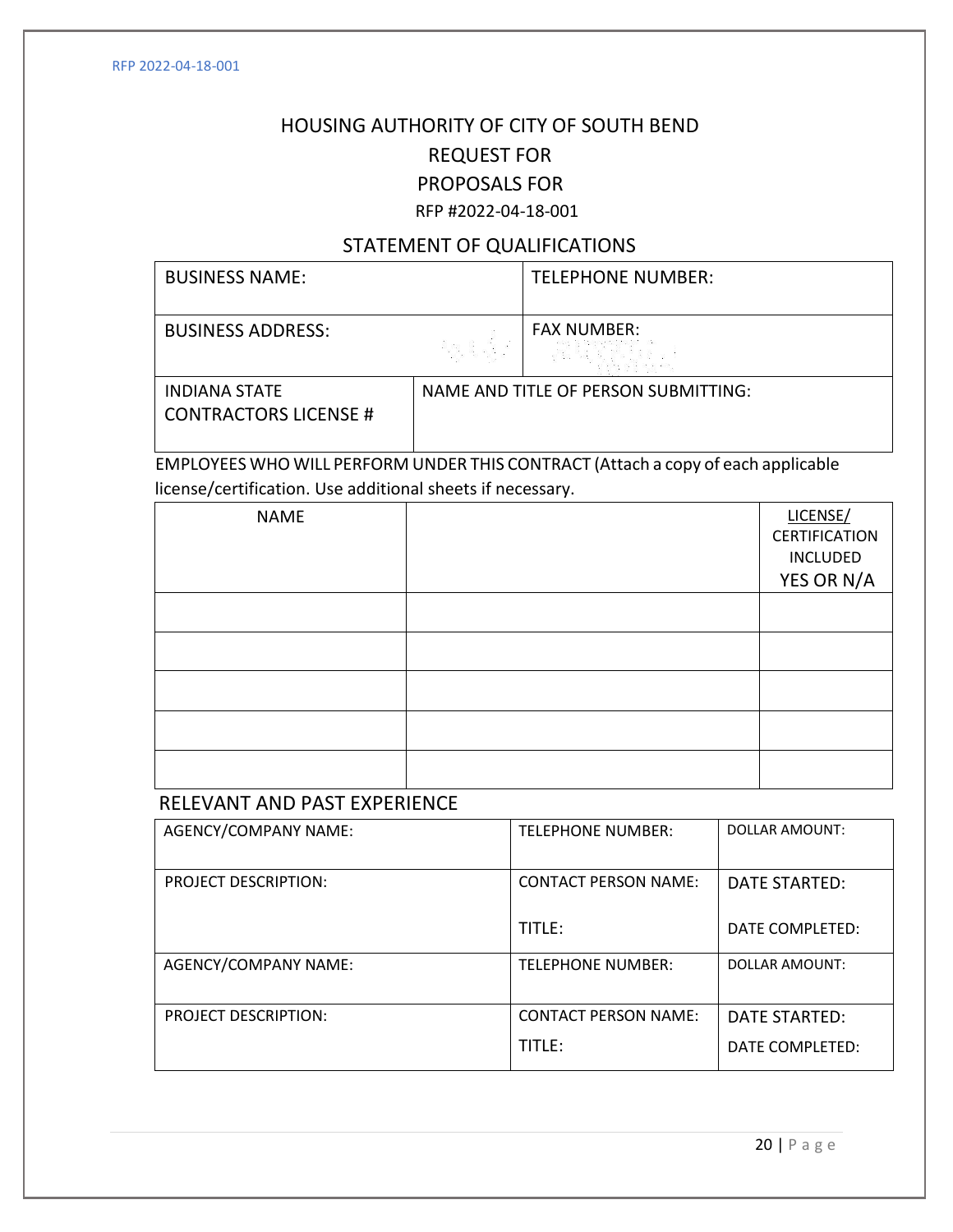#### RFP 2022-04-18-001

| AGENCY/COMPANY NAME:        | TELEPHONE NUMBER:           | DOLLAR AMOUNT:  |
|-----------------------------|-----------------------------|-----------------|
| <b>PROJECT DESCRIPTION:</b> | <b>CONTACT PERSON NAME:</b> | DATE STARTED:   |
|                             | TITLE:                      | DATE COMPLETED: |

ABILITY TO PERFORM IN A TIMELY MANNER

(Respondent's Company/Firm Name)

(Signature)

(Printed or Typed Name)